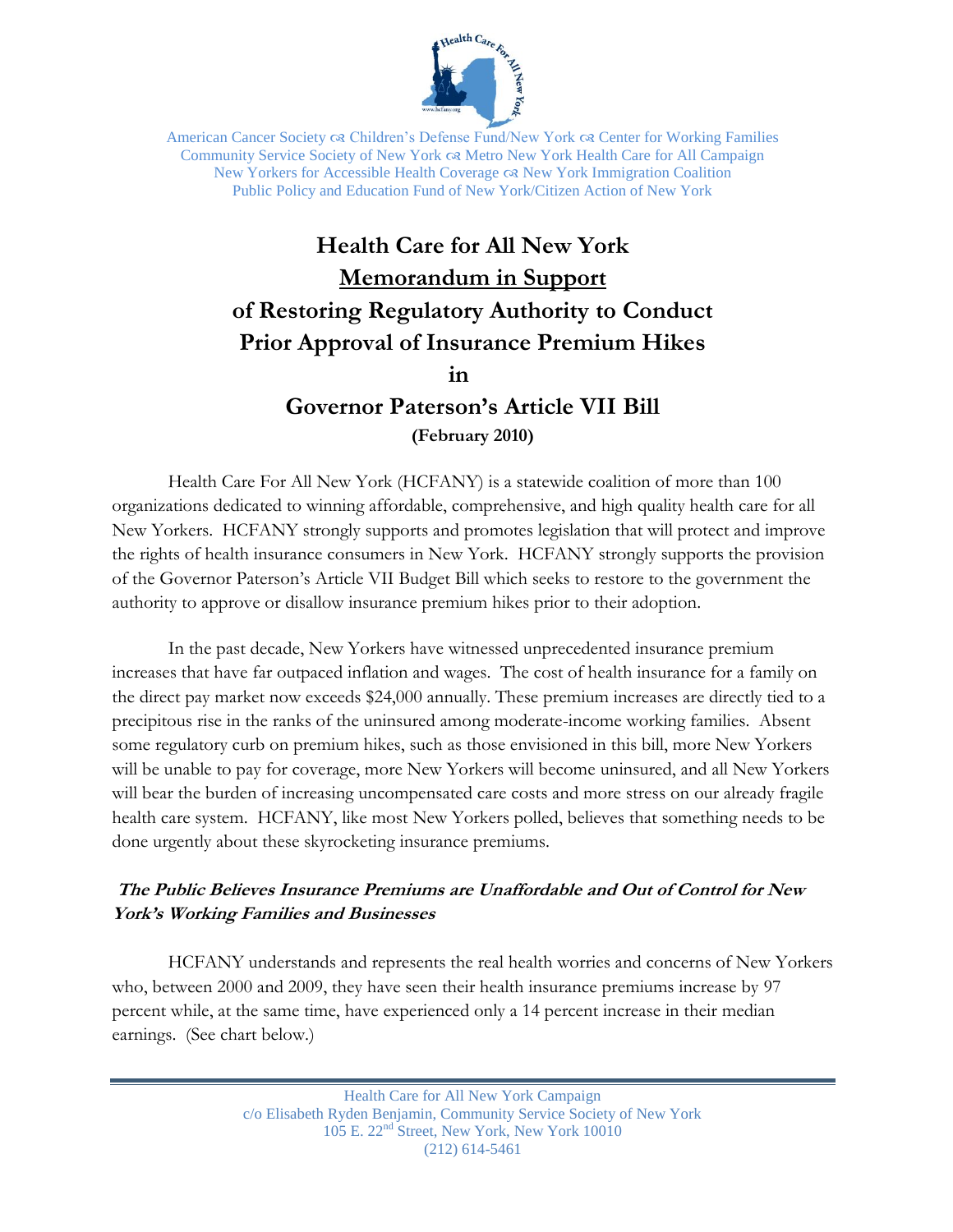

## **Table One: Growth of Premiums in New York Compared to Median New York Worker Earnings, 2000-2009**



Source: Families USA, *Costly Coverage: Premiums Outpace Paychecks in New York*, September 2009.

For low- and moderate-income New Yorkers, health insurance premiums now consume an extraordinary portion of the family budget. As described in the chart below, a low-income family of four earning \$44,000 a year can expect to pay eight percent of its family income on employersponsored insurance, an impossible 65 percent of its family income if they seek insurance in the individual direct pay market, and 22 percent of its family income if they try the only public insurance option currently available at that income level—Healthy New York.<sup>1</sup>

|         |           | Family of Four (2 Adults 2 Children) |                   |           |
|---------|-----------|--------------------------------------|-------------------|-----------|
| Federal |           | Employer                             |                   |           |
| Poverty | Annual    | Sponsored                            | Individual        | Healthy   |
| Level   | Income    | Insurance                            | <b>Direct Pay</b> | New York  |
| $100\%$ | \$22,050  | $17\%$                               | 131%              | 45%       |
| 200%    | \$44,100  | $8\%$                                | 65%               | $22\%$    |
| $300\%$ | \$66,150  | $6\%$                                | $44\%$            | <b>NA</b> |
| 400%    | \$88,200  | $4\%$                                | 33%               | NA        |
| $500\%$ | \$110,250 | $3\%$                                | 26%               | NA        |
| $600\%$ | \$132,300 | $3\%$                                | $22\%$            | NA        |

#### **Table Two: Percent of Pre-Tax New York Family Income Consumed by Health Insurance Options**

 $\overline{a}$ 

<sup>&</sup>lt;sup>1</sup> The sources for this data are as follows: Employer Sponsored Insurance data is from the Medical Expenditure Panel Survey/IC (2006); Direct Pay data calculated based on NYSDOI Premium Rates Index (April 2008); Healthy New York data derived from NYSDOI - 2007 Annual Report on Healthy New York. All costs adjusted to 2009 dollars based on observed premium cost growth in each program (ESI, Direct Pay and Healthy NY).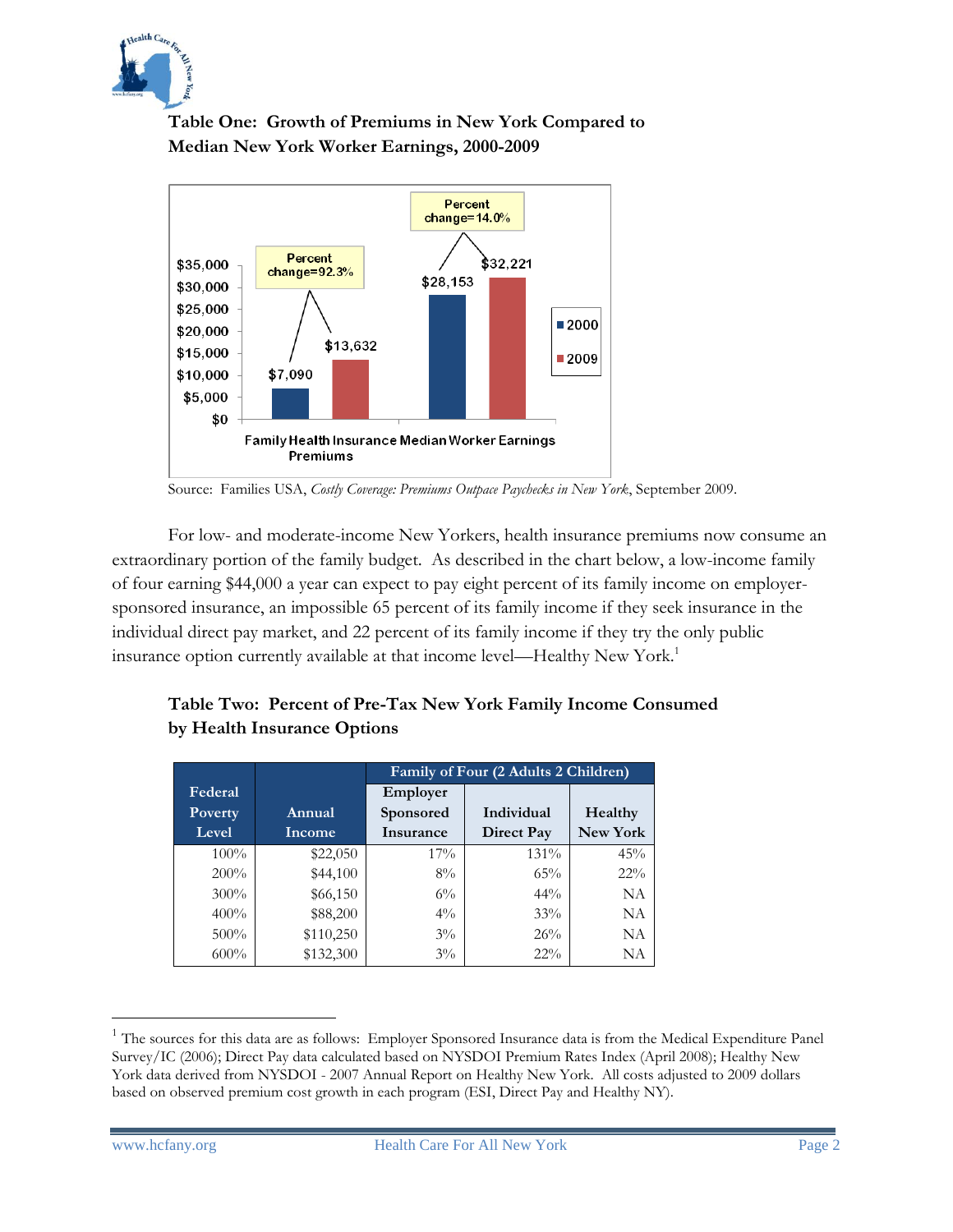

These ever-escalating health care costs have profound political consequences. A statewide poll, conducted by Lake Research Partners for the Community Service Society in late 2009, found that two out of three New Yorkers support a proposal similar to the Governor's. (See chart below). Notably, intensity of support for the restoration of prior approval was strongest in Upstate New York.



## **Table Three: 2009 Poll Reveals that New Yorkers Strongly Support Passage of Prior Approval Legislation**

Given these economic and political realities, HCFANY enthusiastically supports the section of the Governor"s Article VII bill which seeks to restore prior approval to the Superintendent of Insurance.

### **How the Prior Approval Proposal Addresses New Yorkers' Concerns**

The Governor's Bill would achieve two fundamental benefits: (1) restoring the Superintendent"s ability to approve insurance rates hikes in advance, thereby eliminating the current authorization for health plans to simply file a premium rate increase and use it ("file and use"); and (2) improved regulation of health plan profits by setting a minimum "medical loss ratio" ("MLR") for individual direct pay and small group markets at 85 percent. HCFANY supports the Governor"s Bill for three reasons.

First, the Governor's Bill would squarely address New Yorkers' concerns that insurance company premiums are rising at an egregious pace and require government regulation. The ten-year period when insurance premiums increased seven times faster than wages (see Table One) was the same ten-year period during which New York fully implemented the "file and use" system, which this Bill would rescind. In the years in which the Insurance Department utilized prior approval (1990-1995), 24 percent of rate increases proposed by insurance companies were found to be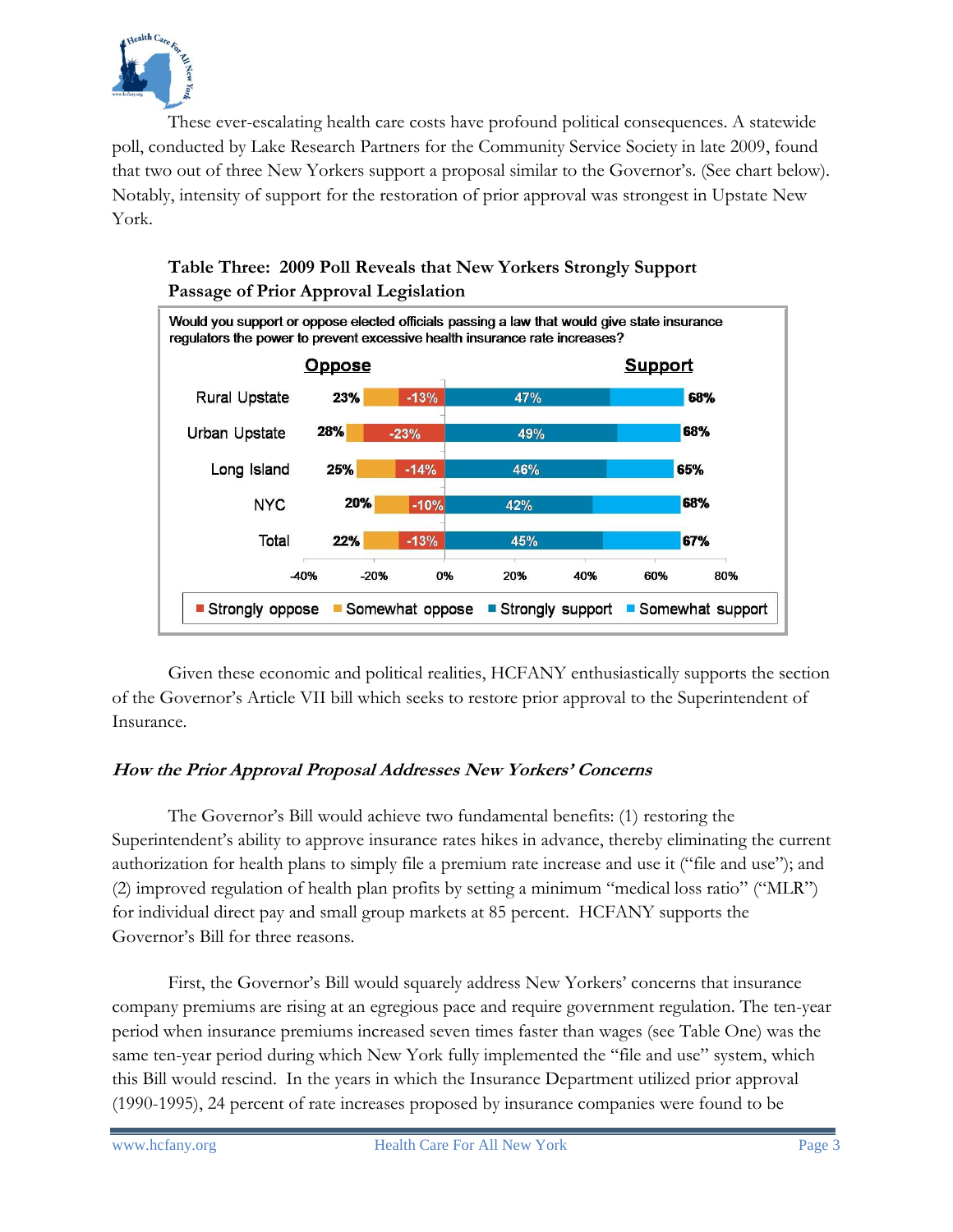

excessive and were consequently reduced.<sup>2</sup> Under file and use (1996-2007), only three percent of rate increases were self-reported by insurance companies as excessive.

The dangers of inadequate regulatory approval mechanisms were vividly illustrated just this month as a California insurer, Anthem Blue Cross (a sister corporation to New York"s Empire Blue Cross and Blue Shield), having enjoyed an eight-fold increase in profits in the last quarter of 2009, announced a 39% rate hike for individual policies at the beginning of 2010. California regulators could only ask the insurer to postpone the rate hikes to allow them to study them, while the U.S. Secretary of Health and Human Services could only ask the company to clarify its rationale for the hikes.<sup>3</sup>

Second, New Yorkers have paid a steep price under this deregulatory regime. Subsequent investigations by the Insurance Department found that in the period between 2000-2007 insurance companies have overcharged policyholders by at least \$105 million more than they have selfreported.<sup>4</sup> For many consumers, these refunds come far too late—they have already had to give up their coverage because they could not afford the inflated premiums. While insurers under a prior approval system have the remedy of challenging inadequate rate increases in court through an accelerated special proceeding, consumers who have been charged what turn out to be excessive premiums under a "file and use" system have no similar remedy. When they lose coverage because they cannot pay an excessive premium, their loss is often irreparable.

Third, the rise in the MLR is necessary because the small group and direct pay insurance markets are eroding faster than large group coverage in New York, and we therefore must demand maximum efficiency from insurers in those segments of the market. Absent some regulatory curb on premium hikes, such as those envisioned in this bill, more New Yorkers will be unable to pay for coverage, more New Yorkers will become uninsured, and all New Yorkers will bear the burden of increasing uncompensated care costs and more stress on our already fragile health care system.

That being said, HCFANY believes the bill could be improved to enhance protections for New York consumers in three ways. First, HCFANY believes that the discretion allowed the Superintendent of Insurance to deviate from the statutory MLR standards if he or she "determines the modification to be in the interests of the people of the state" should be more strictly delineated. (*See, e.g.,* Article VII Bill proposed amendment to 3231(e)(1)(C)). The fact of the matter is, Superintendents of Insurance come and go, displaying varying levels of commitment to the public. Standards should limit the Superintendent's discretion to waive MLR ratio to circumstances such as

 $\overline{a}$ 

<sup>2</sup> New York State Insurance Department, "The Price of Deregulation: How "File and Use" Has Undermined New York State"s Ability to Protect Consumers from Excessive **Health Insurance Premiums." June 2009.**

**<sup>3</sup> " Obama official 'very disturbed' by Anthem Blue Cross rate hikes**

**The insurer should give a 'detailed justification' for its plan to raise premiums on individual policies by as much as 39%, Health and Human Services Secretary Kathleen Sebelius says." Los Angeles Times, February 9, 2010**

**<sup>4</sup> Ibid.**